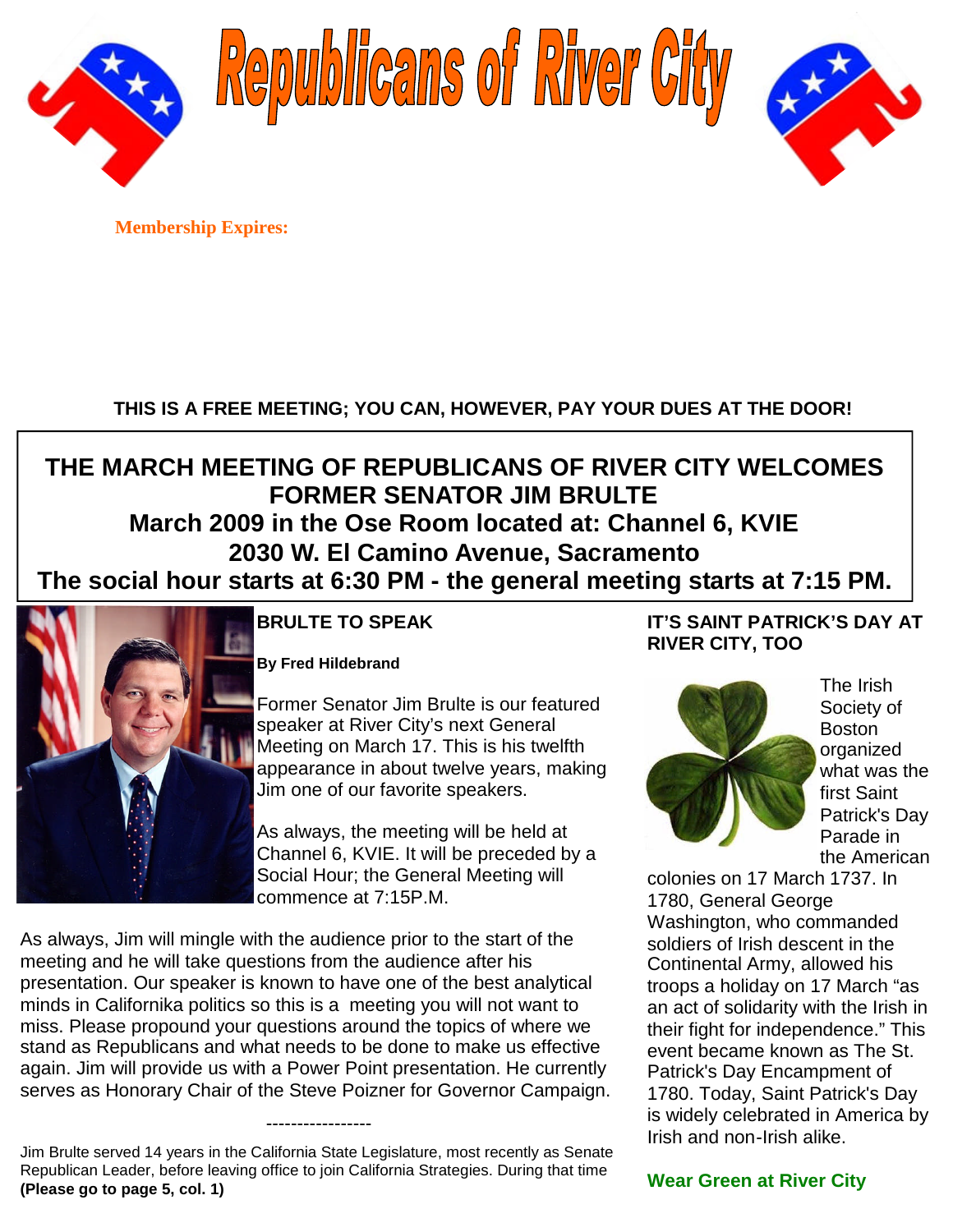

**Carl Burton, President**

### **New Brand or. Old Time Republicanism**

Its been said the Republican Party needs to have a new brand and we need to convey that brand to general public. But I find it hard to change from being an Old Time Republican because I'm devoted to the principles of liberty.

Old Time Republican principles are embodied in the Declaration of Independence which gives us liberty. For that reason I advocate we continue to fight for our brand of true basic beliefs of the Republican Party as outlined in the 1856 and 1860 campaigns: "Free Soil, Free Labor, Free Speech, and Free Men."

Free Soil gave Americans a farm where they could become productive and self-supporting, today's "Free Soil" should be the Republican Party supporting Free Education and training so our people are productive and selfsupporting.

Free Labor means that everyone has a right to seek and be hired at they are qualified to do or to become self-employed and no government be it local, state or federal attempt to strangle free labor in the name of protecting of existing businesses or government services.

**Page 2** Free Speech is a basic right, as stated in the Bill of Rights, that guarantees every American citizen they can speak their mind on the issues of the day without fear of government reprisal. You can also buy a printing press and a barrel of ink and publish your newspaper without government interference in your editorial positions.

> Free Men -- in 1856 and in 1860 we were a country half free and half slave. President Lincoln led the forces of freedom and made the Republican Party the recognized party of liberty and our nation the leader of freedom around the world. Now Lincoln's statement "As I would not be a slave, so I would not be a master" is true for everyone living in our country.

> As we celebration the 200th anniversary of President Lincoln's birth this year (2009) we should use President Lincoln's image to convey the brand of old time Republican founding principles

We don't need a new brand to describe the Republican Party. We need to market our party better.

The Republican Party can be a winning party in California, and the nation, if we cling to principles of Lincoln and Reagan and use modern technology to get our message to the voters.

The brand of the Republican Party is and should be: Free Education, Free Labor, Free Speech and Free Men and Women



## **ON THIS DATE IN HISTORY**

March 1, 1875 – Civil Rights Act of 1875, guaranteeing access to public accommodations without regard to race, signed by Republican President U. S. Grant; passed with 92% Republican support over 100% Democrat opposition.

March 3, 1865 – Republican Congress establishes Freedmen's Bureau to provide health care, education, and technical assistance to emancipated slaves.

March 5, 1875 - Blanche Bruce (R-MS) becomes the first African-American to serve a full term in the U. S. Senate; in 1879 he was the first African-American to preside over the Senate.

March 6, 1857 – Republican Supreme Court Justice John McLean issues a strenuous dissent from a decision by 7 Democrats in the infamous Dred Scott case that African-Americans had no rights "which any white man was bound to respect.".

March 7, 1965 – Police under the command of Democrat Governor George Wallace attacked African-Americans demonstrating for voting rights in Selma, AL.

March 9, 1926 – Republican Bertha K. Landes elected Mayor of Seattle; first woman to be mayor of a U. S. city.

March 12, 1956 – Ninety-seven Democrats in Congress condemn the Supreme Court's decision in Brown v. Board of Education and pledge to continue segregation.

March 20, 1854 – Opponents of Democrats' pro-slavery policies meet in Ripon, Wisconsin to establish the Republican Party.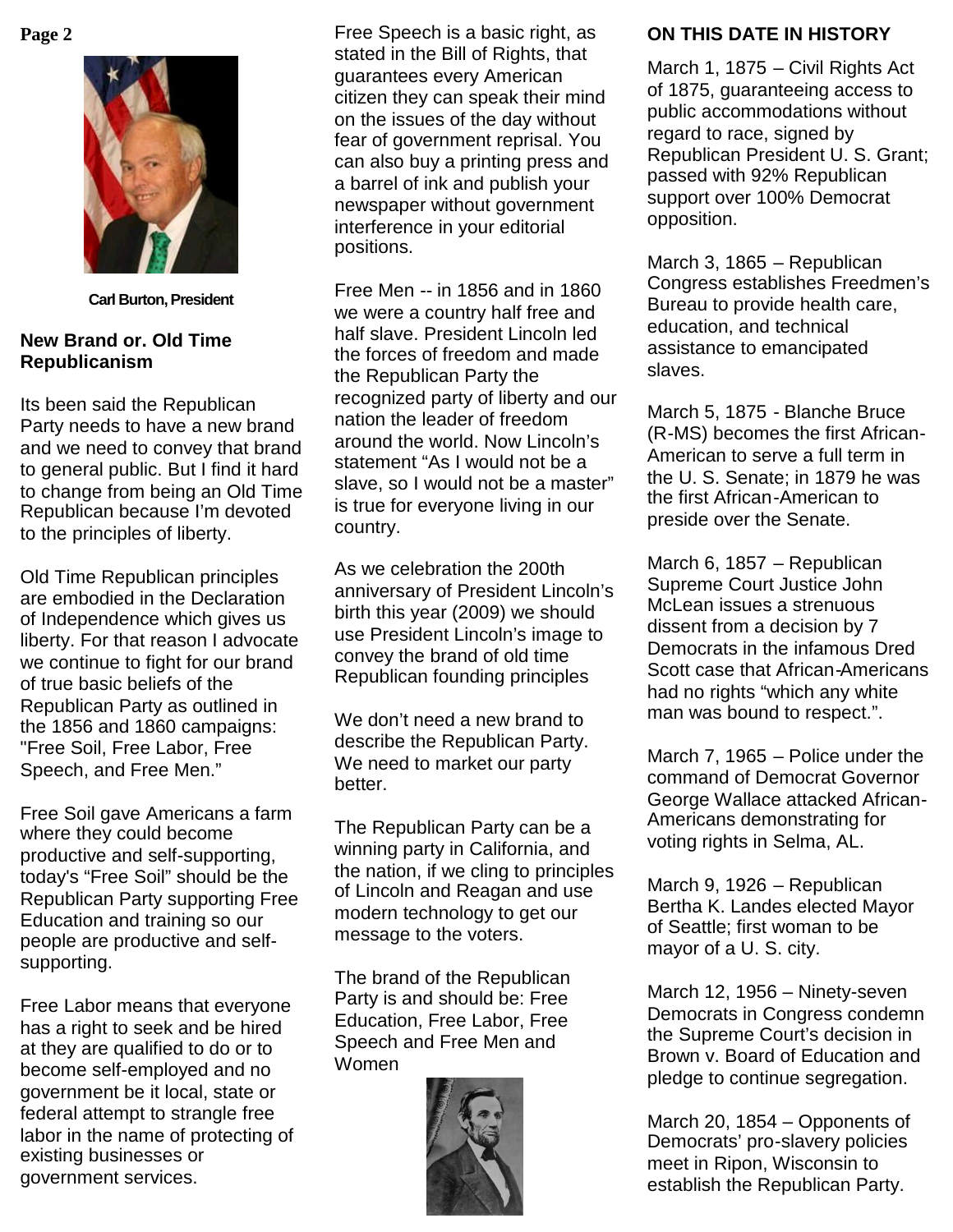# **Page 3 IN MY OPINION:**

#### **by Chris Angle**

#### **California Politics: Seriousness & Censure**

While the California Republican Party was busy excoriating certain Republican legislators for having voted to increase taxes a couple of weeks ago, the rest of the state was sighing with relief that a budget was actually passed. While this relief may turn out to be temporary as many Republicans have argued it will be, there is perhaps a larger political point that Republicans may be missing.

Despite the seemingly perpetual state of crisis that California has experienced over the last decade, it is puzzling that the Republicans have not been able to make any headway in improving their brand in the state. The fact that a technology sector collapse, an electricity crisis, structural budget deficits, high gasoline prices, and a housing bust, have not enhanced the long-term electoral prospects for Republicans is perhaps an indication that the Party may be fundamentally out of step with the state's voters. Arguments about tax increases and the brand-ruining actions of six Republican legislators miss the point that Californians have not given Republicans a working majority in the legislature in a generation. The election of two centrist Republican governors over the last 20 years cannot necessarily be described as a success for the Party's brand, given that even a state such as Massachusetts has managed to have Republican governors for 16 of the last 20 years to act as a brake on a liberal legislature.

While the Republican Party certainly needs to get back to its fiscally conservative, limited government roots nationally, the Party never really strayed from those roots here in California. While fighting for lower taxes and smaller government at a state level are certainly worthwhile goals, it is not impossible that the people of California actually want a government that is functional, rather than one that is necessarily smaller. While few would argue with the assertion that the current system of government in California is both Democrat and dysfunctional, the Republicans have yet to formulate and articulate a serious set of comprehensive systemic reforms to allow the state to be governed in a more competent and efficient manner.

If Republicans are to become politically competitive in this state, they must show that they are a serious Party with serious ideas about how the state should be governed. As frustrated as many of us are with the tax increases that were approved, not approving them and driving the state off a financial cliff cannot really be described as a serious alternative. While the Party can always work behind the scenes to mount primary challenges to the legislators that broke ranks if that's what it wants to do, publicly censuring them sends the message that the Party would rather that the state have run out of cash. As emotionally satisfying as this outcome might be to some, a Party that takes this position cannot reasonably expect to be trusted with the serious responsibility that comes with being the majority Party. A permanent Democrat majority is what has led to the current state of dysfunction in California

government. If Republicans ever decide to offer Californians the opportunity for a functional state government, instead of confining their message to tax cuts and spending reductions, they might actually find an electorate that is willing to listen to them.

#### **HAVE A LAUGH**

Love the little kids:

I was driving with my three young children one warm summer evening when a woman in the convertible ahead of us stood up and waved. She was stark naked! As I was reeling from the shock, I heard my 5-year-old shout from the back seat, "Mom, that lady isn't wearing a seat belt!"

While working for an organization that delivers lunches to elderly shut-ins, I used to take my 4-yearold daughter on my afternoon rounds. She was unfailingly intrigued by the various appliances of old age, particularly the canes, walkers and wheelchairs. One day I found her staring at a pair of false teeth soaking in a glass. As I braced myself for the inevitable barrage of questions, she merely turned and whispered, "The tooth fairy will never believe this!"

A little boy got lost at the YMCA and found himself in the women's locker room. When he was spotted, the room burst into shrieks, with ladies grabbing towels and running for cover. The little boy watched in amazement and then asked, "What's the matter, haven't you ever seen a little boy before?"

A little girl had just finished her first week of school . "I'm just wasting my time,' she said to her mother. 'I can't read, I can't write, and they won't let me talk!"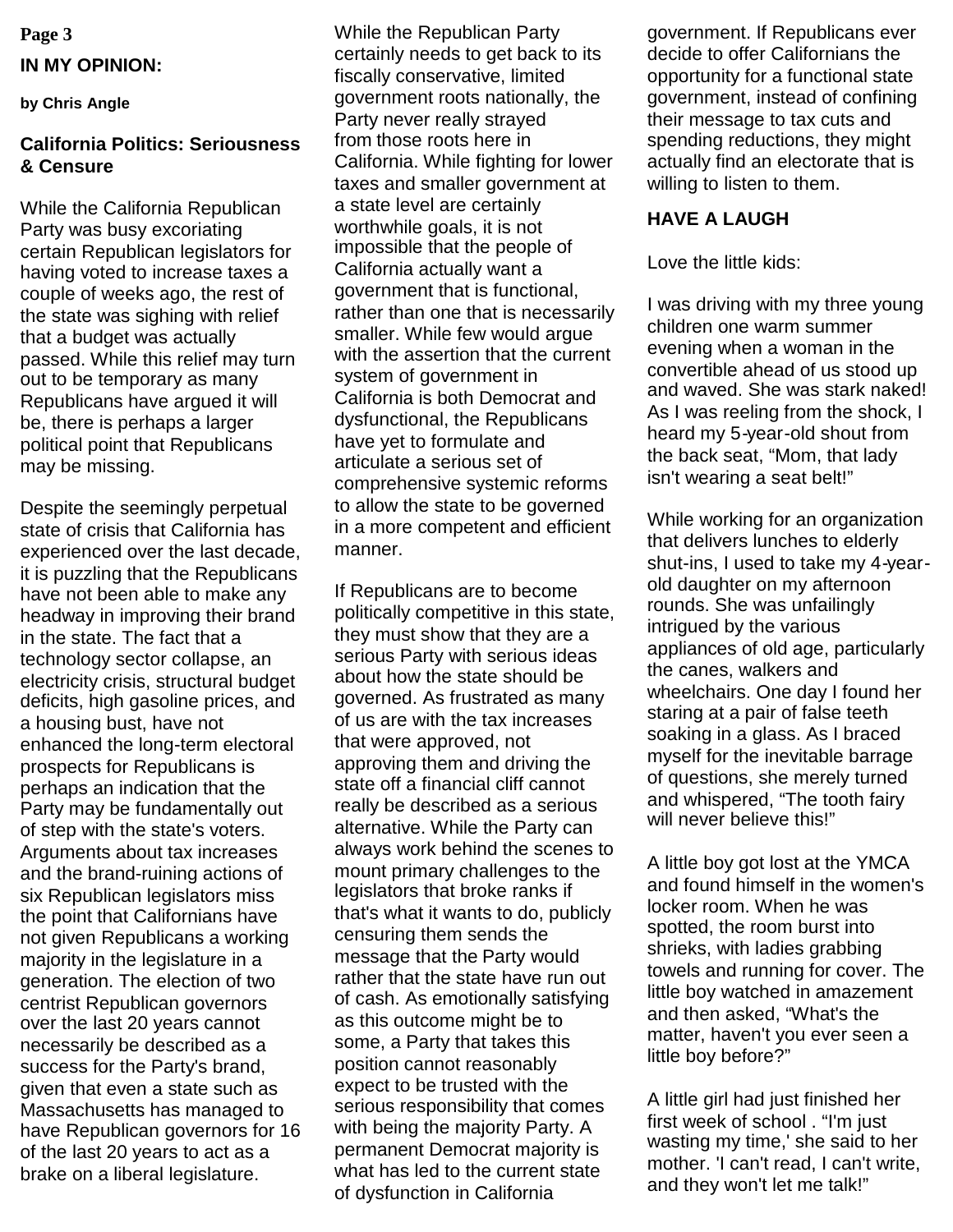**Page 4**



### **THE GOVERNOR'S CORNER**

**Governor Schwarzenegger Signs Budget to Move California Schwarzenegger Forward** 

I just wanted to say, just briefly, that I want to thank again the legislative leaders and the legislators for doing all this hard work and negotiating and everyone with the will to make this work and not to make it work for the special interests or for some of the people that are most to the right or most to the left but to actually make it work for the people of California. It's a budget where everyone will have to make certain sacrifices but what is important here is that we can go now and continue our construction projects and that's' why we have so many of our construction workers and construction leaders here.

Danny Curtin, who was very important in these negotiations also, to put the pressure on the legislators to get this done. This will save hundreds of thousands of jobs. We can continue more than \$5 billion worth of construction work now and then we can go out and sell the bonds again, to continue rebuilding California. That's the important thing.

is approximately \$1 billion worth of vetoes, line-item vetoes that I will sign later on, mostly coming from prisons and some other areas. There are about \$400 million coming out of prisons. We need to do those things in order to be fiscally responsible, because government has to live within its means; that's the important message of this budget.

And so I want to say thank you again to everybody and I think that I'm also ecstatic -- and we just talked about that a minute ago -- that we have gotten such important reforms, because I think it would not be responsible to ask the people of California to just make the sacrifices through the spending cuts and through the revenue increases but also for us to show that we can be fiscally responsible in this building here and to have budget reform.

This has very important budget reform included here, so that we once and for all don't increase irresponsibly our spending, because of a cap and then also because we will have a rainy day fund, 12.5 percent of our budget. We will have this rainy day fund so that we can draw down in bad years, like right now.

So thank you very much.



And I also want to mention there

## **Republicans of River City Board of Directors:**

Carl Burton, President Marian Higdon, Director Ed Gorre, 1st Vice President Richard Eigenheer, Director Betty Axup, 2nd Vice President Patty Hildebrand, Director Cambria King, Membership Sec'y Fred Hildebrand, Director Robert Evans, Treasurer Mary Pearson, Director Paul Green, Past President Al Rogel, Director

## **DID YOU KNOW**

Did you know you can now pay your River City dues on line?



It's easy. Just point your computer browser to REPUBLICANS OF RIVER CITY, click on JOIN, and fill out the form. Then click on the SUBMIT button and fill in the credit card information.



Volume 2009, Issue 3 P. O. Box 1776 Carmichael, CA 95609-1776

Editor: Robert Evans Telephone 359-5741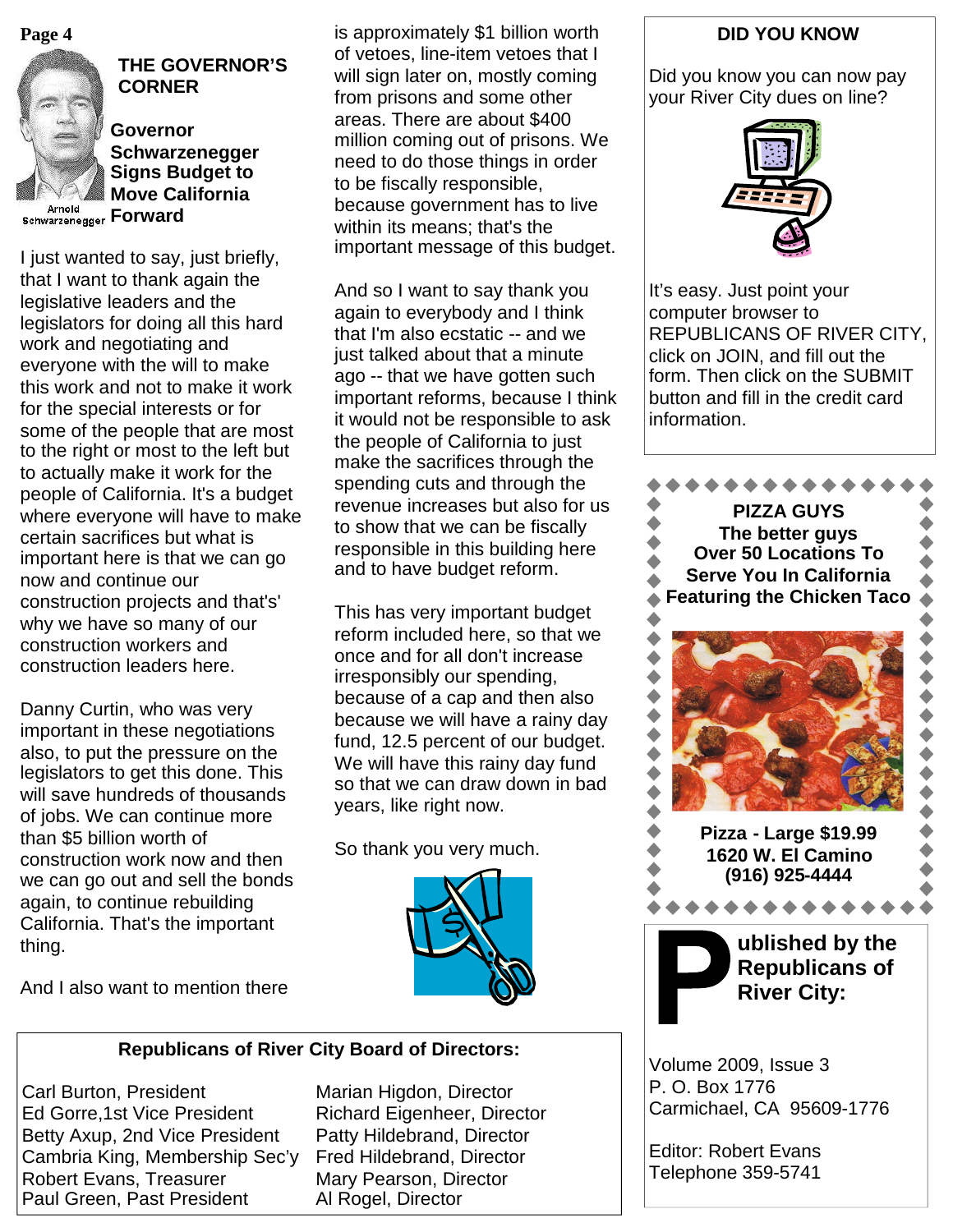he developed a national reputation as a dynamic leader, and prior to the election of Governor Schwarzenegger, was described as "arguably the most powerful elected Republican in California."

He recently completed his term as a Member of the Board of Visitors of the United States Naval Academy appointed by President Bush. He was also appointed by Governor Schwarzenegger as a member of the Performance Review Committee.

Brulte joined California Strategies in 2004 as a partner and heads the Inland Empire office, the region where he grew up and later represented in the Legislature.

During his tenure in office, Brulte focused his efforts on education, regulatory reform, crime reduction and common-sense legislation to improve California's business climate. His measures to reform the workers' compensation and welfare systems have saved billions of dollars for both California taxpayers and California's business community.

In addition to his political expertise, Brulte is also an expert on fiscal issues and is an expert on the California state budget.

Brulte graduated with a B.A. from California State Polytechnic University, Pomona. In 1974, Brulte joined the California Air National Guard where he was later honored as "Outstanding Airman of the Year" for the United States and its territories.



In 1967, then Governor Ronald Reagan, who had run for governor on, among other issues, an assurance that he would not raise taxes, raised taxes. For doing this, newspapers jumped all over him charging hypocrisy and Republicans jumped all over him for breaking a promise.

So Governor Reagan came before a gathering of the CRA (at that time Republicans of River City was the largest CRA club) to explain why he raised taxes. This is part 2 of that speech. **Robert Evans**

#### **ADDRESS OF GOVERNOR RONALD REAGAN TO CALIFORNIA REPUBLICAN ASSEMBLY Lafayette Hotel, Long Beach April 1, 1967**

# **[Part 2]**

As a result, we have, as you know, submitted a revenue bill of nearly one billion dollars in increased taxes. Because there has been some editorial jumping-up-and-down-withglee, holding that this makes a failure in our long-held belief in economy, let's set the record straight here and now.

Roughly half of that tax increase is necessary simply to pay off this year's deficit and put us on a pay-as-you-go basis. Half of the remainder is not a new tax so much as a broader based substitute tax to give, for the first time, direct property tax relief. Next year, with the deficit paid off, that relief can be more than doubled.

The remainder – about onequarter of the total tax revenues – is for the normal increase to keep pace with population growth and increased prices and wages resulting from the Federal government's policy of planned inflation. This increase is about 7%, in contrast with the 16% increase of the past year and the 12% average increase over the last eight years.

**Page 5** Network So Governor Reagan came Metried for some \$250 million in economies in the budgets requested by all the divisions of government. We ended up with more that \$127 million. I'm just stubborn enough to think we got the \$127 million because we tried for \$250 million and we will continue to follow that policy.

> Incidentally, one of the most heartening signs we have had in this brief administration is the recent poll which indicates most of our citizens favor our revenue package and, of those who favor it, 70% do so because they see the need to balance the budget.

> Perhaps the Federal government could take note of this.

But our aims go far beyond this. We do not intend to balance future budgets by increasing taxes. Instead, we intend to balance them by making government more economical, by streamlining it. Like this year, next year – and the years following – will be years where we do not intend to spend one dollar more than necessary of the people's money to conduct the people's business.

Let me digress for a moment. During the campaign, I became a kind of Johnny-One-Note on the subject of government of, and by, the people – of building what I called a Creative Society by turning to the great power of the people instead of always creating additional bureaucracy. There did not seem to be much of a quarrel with this idea. In fact, once or twice I had to talk pretty loudly when it looked as if the opposition had claimed squatters rights on the idea and was making more noise about it than I was. They even appointed a few citizens' commission late in the campaign **(Please go to page 6, col. 1)**